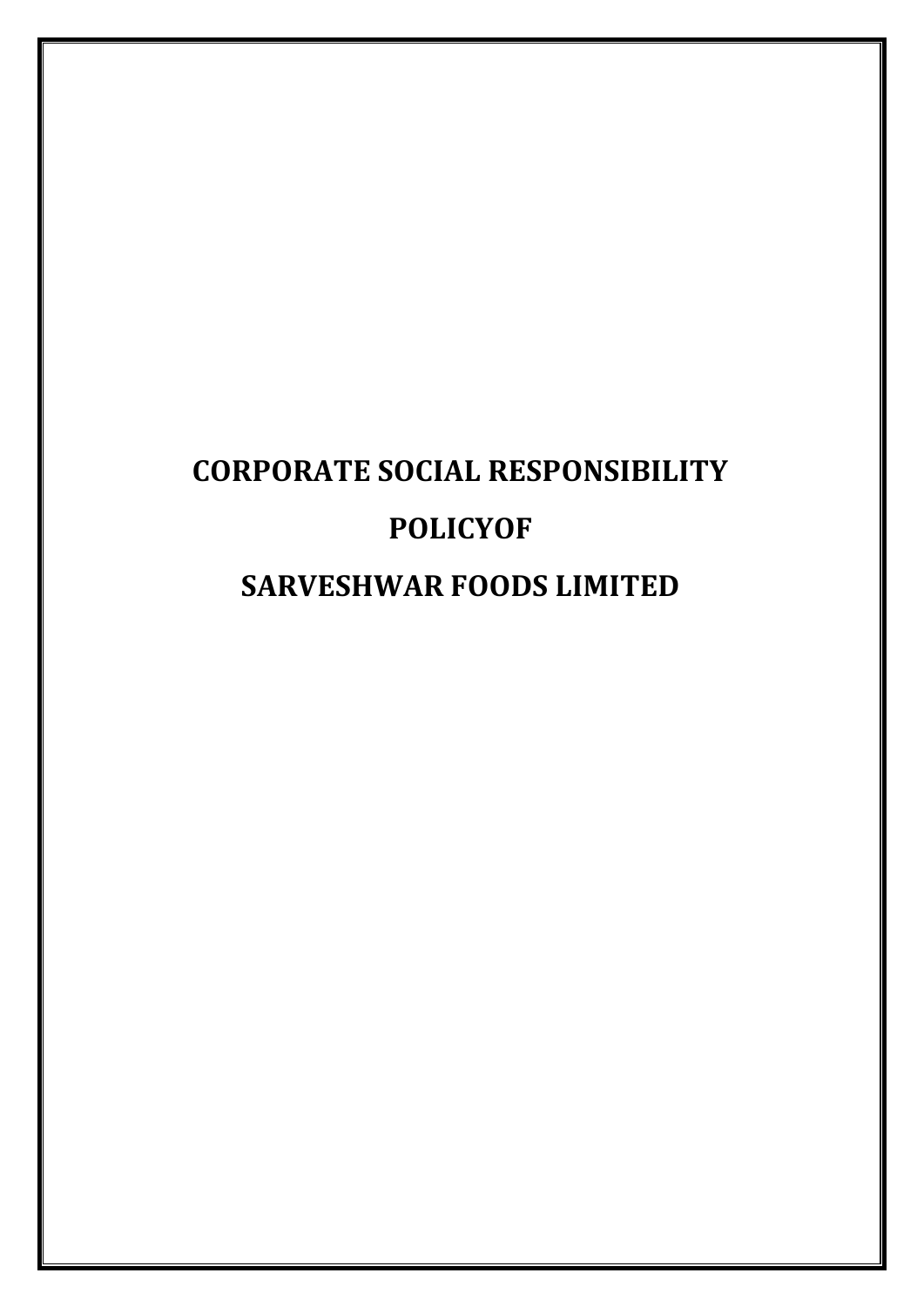## **A. Purpose**

In terms of the Companies Act, 2013, every listed company must have a Corporate Social Responsibility (CSR) Committee of the Board of Directors which will help the Company to frame, monitor and execute the CSR activities of the Company under its CSR scope.

The CSR Committee is entrusted with implementing the CSR Policy of the Company as approved by its Board of Directors.

## **B. Scope**

The Board recommends that the Company's CSR activities be focused on a few specific areas to create maximum impact and greater visibility. The Board recommends that the Company may consider initiatives in the following areas: The CSR Policy will cover the following focus area which the Company will undertake through its various initiatives:

1. Health

2. Education

3. Community Development

4. Natural Calamities

The following parameters should be observed while considering CSR activities of the Company:

1. Social impact

2. Visibility to the Company

3. Employee Engagement

4. Duration of the project / activity

The Company could undertake the following activities to achieve the above:

a. Eradicating hunger, poverty and malnutrition, promoting preventive health care and sanitation and making available safe drinking water;

b. Promoting education, including special education and employment enhancing vocation skills especially among children, women, elderly, and the differently abled and livelihood enhancement projects;

c. Promoting gender equality, empowering women, setting up homes and hostels for women and orphans; setting up old age homes, day care centres and such other facilities for senior citizens and measures for reducing inequalities faced by socially and economically backwardgroups;

d. Ensuring environmental sustainability, ecological balance, protection of flora and fauna, animal welfare, agroforestry, conservation of natural resources and maintaining quality of soil, air and water;

e. Protection of national heritage, art and culture including restoration of buildings and sites of historical importance and works of art; setting up public libraries; promotion and development of traditional arts and handicrafts;

f. Measures for the benefit of armed forces veterans, war widows and their dependents;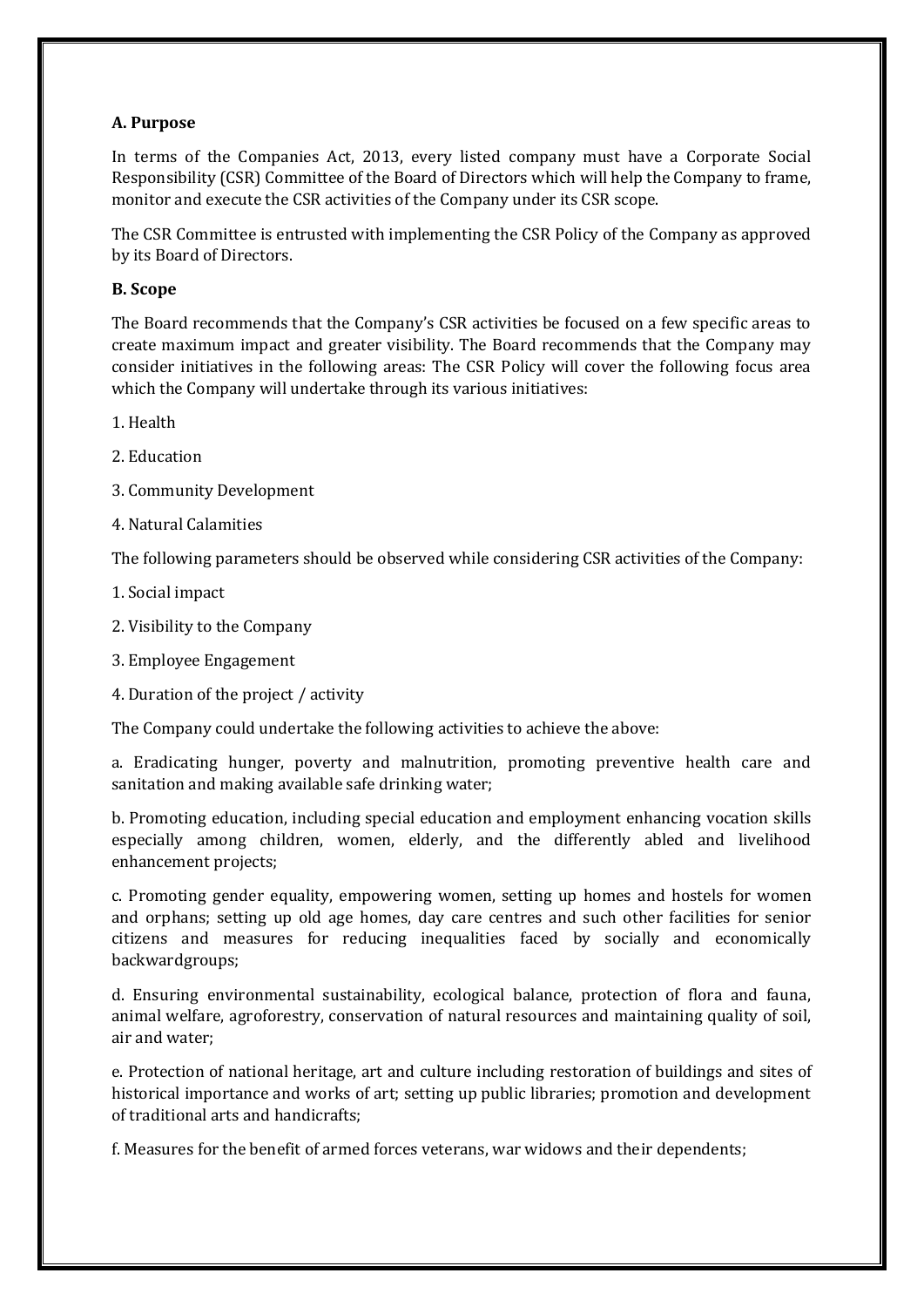g. Training to promote rural sports, nationally recognized sports, paralympic sports and Olympic sports;

h. Contribution to the Prime Minister's National Relief Fund or any other fund set up by the Centra Government for socio-economic development and relief and welfare of the Scheduled Castes, the Scheduled Tribes, other backward classes, minorities and women;

i. Contributions or funds provided to technology incubators located within academic institutions which are approved by the Central Government;

j. Rural development projects.

k. Any other activity as may be included in Schedule VII of the Companies Act, 2013 from time to time.

#### **C. VISION**

#### Vision Statement

The Company aspires to be a responsible corporate citizen, behave ethically & contribute to sustainable development with strategies, policies and actions aligned with wider social, economic & environmental concerns in mind.

#### **D. OVERALL BUDGET & RESOURCES FOR CSR**

Every year Sarveshwar Foods Limted shall spend atleast 2% of its average Net profit as defined under the Rules during the three immediately preceding financial years on the CSR Activities as per approved Annual Action Plan.

In case the Company spends any amount over and above such 2% of average net profits, the same is to be considered as excess CSR expenditure which can be set-off in the immediate succeeding three financial years subject to the conditions as prescribed under the Act.

Any amount remain unspent at the end of the financial year, except in case of an ongoing project, shall be transferred to a Fund specified under Schedule VII for this purpose, within a period of six months of the expiry of the relevant financial year.

In case the Company undertakes any ongoing project, any amount remaining unspent and earmarked for the ongoing project, shall be transferred within a period of thirty days from the end of the financial year to a special account to be opened for that financial year in any scheduled bank to be called the 'Sarveshwar foods Limited Unspent Corporate Social Responsibility Account' for the respective year and such amount shall be spent within a period of three financial years from the date of such transfer, failing which, the unspent amount shall be transferred to the Fund to specified in Schedule VII for this purpose, within a period of thirty days from the date of completion of the third financial year.

Any surplus arising out of CSR projects, programmes or activities shall not form part of the business profits of the Company and shall be utilized towards the eligible CSR Activities/ addressed in accordance with applicable Laws.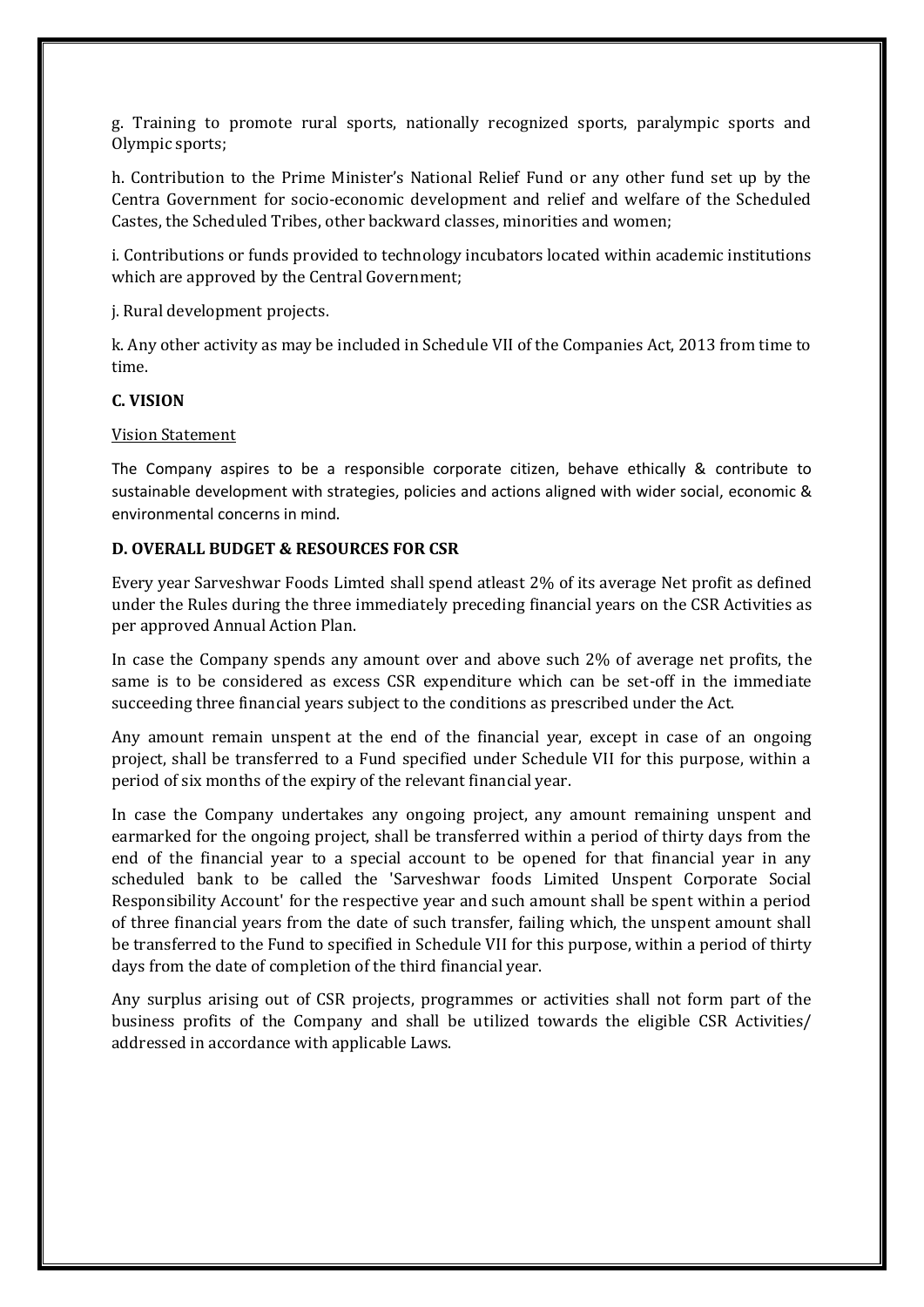## **E. CSR Committee**

The Board of Directors of the Company will constitute a CSR Committee, if required with the following composition:

- 1. No. of Members minimum three
- 2. One of them should be an Independent Director
- Meetings of the CSR Committee

The CSR Committee would meet as and when required.

Quorum of the CSR Committee meetings

The quorum of the CSR Committee meeting would be two members present for the meeting.

Secretary of the CSR Committee

Company Secretary of the Company would be the Secretary of the CSR Committee.

- The role of the CSR Committee
	- 1. To formulate, modify and recommend to the Board the CSR Policy along with the Annual Action Plan as per the requirements under the Act, which shall include the following:
		- a. To identify the list of CSR projects/ programme or activities, that are approved to be undertaken as specified under Schedule VII of the Act;
		- b. The manner of execution of CSR projects or programme;
		- c. The modalities of utilization of funds and implementation schedules for the CSR projects or programme;
		- d. To monitor the execution of CSR projects or programme and adherence to the CSR Policy from time to time;
		- e. To determine if the Company falls under the prescribed criteria to conduct impact assessment for the earlier projects undertaken by it- In the event of average CSR obligation of Rs. 10 crores or more in the three immediately preceding financial years, the Company shall ensure that impact assessment through an independent agency is carried out for CSR projects having an outlay of Rs. 1 crore or more. Expenditure incurred for such assessment shall not exceed 5% of the total CSR expenditure for the financial year or rupees fifty lakh, whichever is less.
		- f. To specify the reasons, if the company fails to spend such amount, the Board shall, in its report made under clause (o) of sub-section (3) of section 134 of the Companies Act, 2013, for not spending the amount 8[and, unless the unspent amount relates to any ongoing project transfer such unspent amount to a Fund specified in Schedule VII of the Companies Act, 2013, within a period of six months of the expiry of the financial year]
	- 2. To hold meetings at regular intervals to review and monitor the progress of the various projects/ activates undertaken.
	- 3. Undertake Impact assessment through third parties for CSR projects whenever applicable;
	- 4. To recommend to Board, the projects that are in line with the CSR Policy.
	- 5. To recommend to the Board the amount of expenditure to be incurred on CSR projects or programme.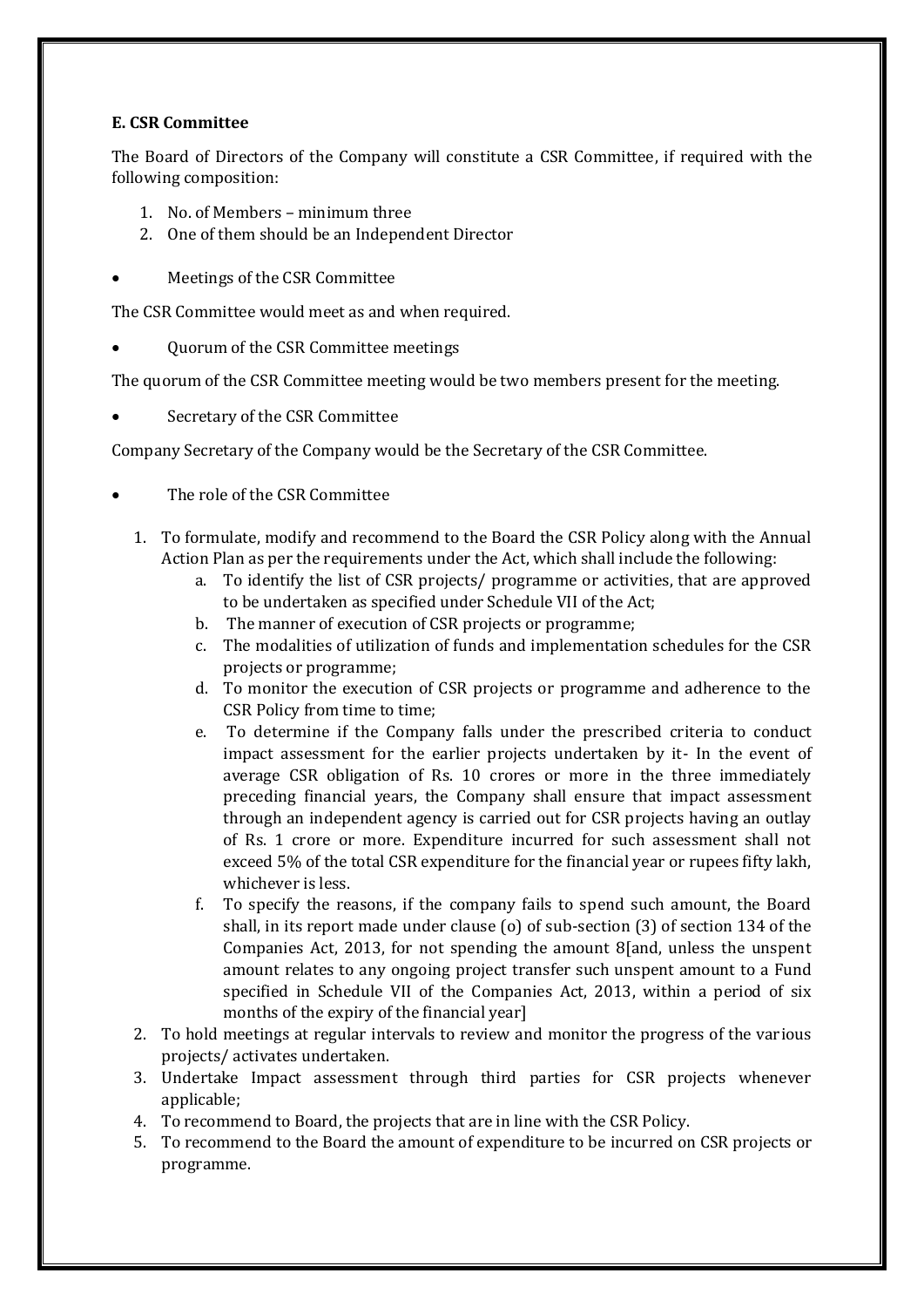- 6. To ensure that any surplus arising out of the CSR projects/ programme or activities will not form part of the business profit of the Company and will be dealt with in accordance with the Act.
- 7. To regularly monitor the implementation of the CSR projects/ programme or activities undertaken by the Company.
- 8. To perform any other functions and ensure due compliance of the provisions of the Act, its Rules, the SEBI (Listing Obligations and Disclosure Requirements) Regulations, 2015, and any other laws or regulations from time to time.

## **F. APPROVAL**

The expenditure to be incurred for the CSR projects/ programme/ activities needs to be recommended by CSR Committee for further approval of the Board of Directors of the Company. Similarly for meeting the immediate and urgent requirement funds the following authorities are required to approve the expenditure with following limits.

• Purpose

To approve the expenditure budget for the project/ programme/ activities in line with the CSR Policy.

• Approving Authority

Board of Directors shall approve the CSR Budget and authorize MD/WTD/ Chairman of CSR Monitoring Committee for execution of projects as per approved Budget. MD/WTD/Chairman of CSR Monitoring Committee in turn can sub-delegate and authorise any other Officer of the Company as they may deem fit for administrative convenience and smooth operations.

## **G. IDENTIFICATION OF PRIORITY AREAS**

The preference to the local area and areas around where we operates, in the areas of Education, Health, Infrastructure, Skill Development; (Livelihood promotion and Women empowerment) shall be the prime focus for development of the community under CSR. Protection of environment as global mandate will remain an integral part of CSR initiative of the Company. However the Policy will be open to accommodate any activities as defined in Schedule VII of Companies Act, 2013 as and when required.

## **H. REPORTING AND RECORD KEEPING**

- a. The CSR Committee shall maintain proper Minutes of all its Meetings;
- b. The Annual Report on CSR shall be included in the Board's Report including details as specified in the Act;
- c. The Board to ensure that details of CSR Projects, the composition of CSR Committee and the CSR Policy is available on the Company's website [http://sarveshwarrice.com](http://sarveshwarrice.com/)

## **I. GENERAL**

a. In the event of any conflict between the provisions of this Policy and of the Act or SEBI (Listing Obligations and Disclosure Requirements) Regulations, 2015 or any other statutory enactments, rules, the provisions of such Act or SEBI (Listing Obligations and Disclosure Requirements) Regulations, 2015 or statutory enactments, rules shall prevail